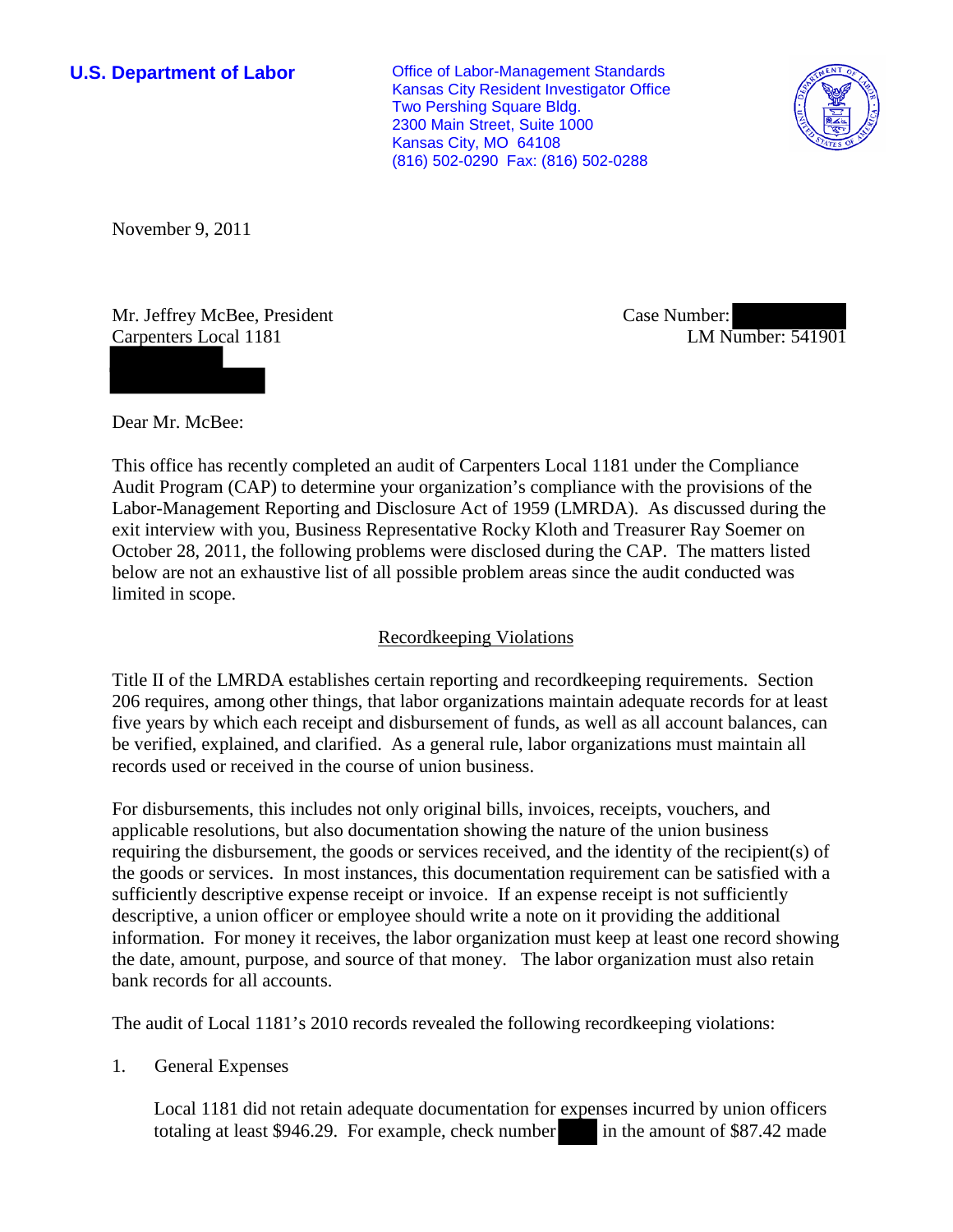payable to Business Representative Rocky Kloth for breakfast; check number in the amount of  $$484.07$  made payable to Sears for a refrigerator; and check number in the amount of \$215.46 made payable to KC Net for the local's website.

As noted above, labor organizations must retain original receipts, bills, and vouchers for all disbursements. The president and treasurer (or corresponding principal officers) of your union, who are required to sign your union's LM report, are responsible for properly maintaining union records.

## 2. Meal Expenses

Local 1181 records of meal expenses did not always include itemized receipts and written explanations of union business conducted or the names and titles of the persons incurring the restaurant charges. Union records of meal expenses must include itemized receipts and written explanations of the union business conducted and the full names and titles of all persons who incurred the restaurant charges. Also, the records retained must identify the names of the restaurants where the officers or employees incurred meal expenses.

3. Disposition of Property

Local 1181 did not maintain an inventory of hats, jackets, and other property it purchased, sold, or gave away. The union must report the value of any union property on hand at the beginning and end of each year in Item 30 (Other Assets) of the LM-3. The union must retain an inventory or similar record of property on hand to verify, clarify, and explain the information that must be reported in Item 30.

Based on your assurance that Local 1181 will retain adequate documentation in the future, OLMS will take no further enforcement action at this time regarding the above violations.

## Reporting Violation

The audit disclosed a violation of LMRDA Section 201(a), which requires that a union submit a copy of its revised constitution and bylaws with its LM report when it makes changes to its constitution or bylaws. Local 1181 amended its constitution and bylaws in 2006, but did not file a copy with its LM report for that year.

Local 1181 has now filed a copy of its constitution and bylaws.

## Other Issue

Use of One Signature

During the audit, you advised that it is Local 1181's practice to only use one signature on all union checks. Section 37 of the United Brotherhood of Carpenters and Joiners of America's Constitution requires all checks of a local union be signed by two or more officers. The two